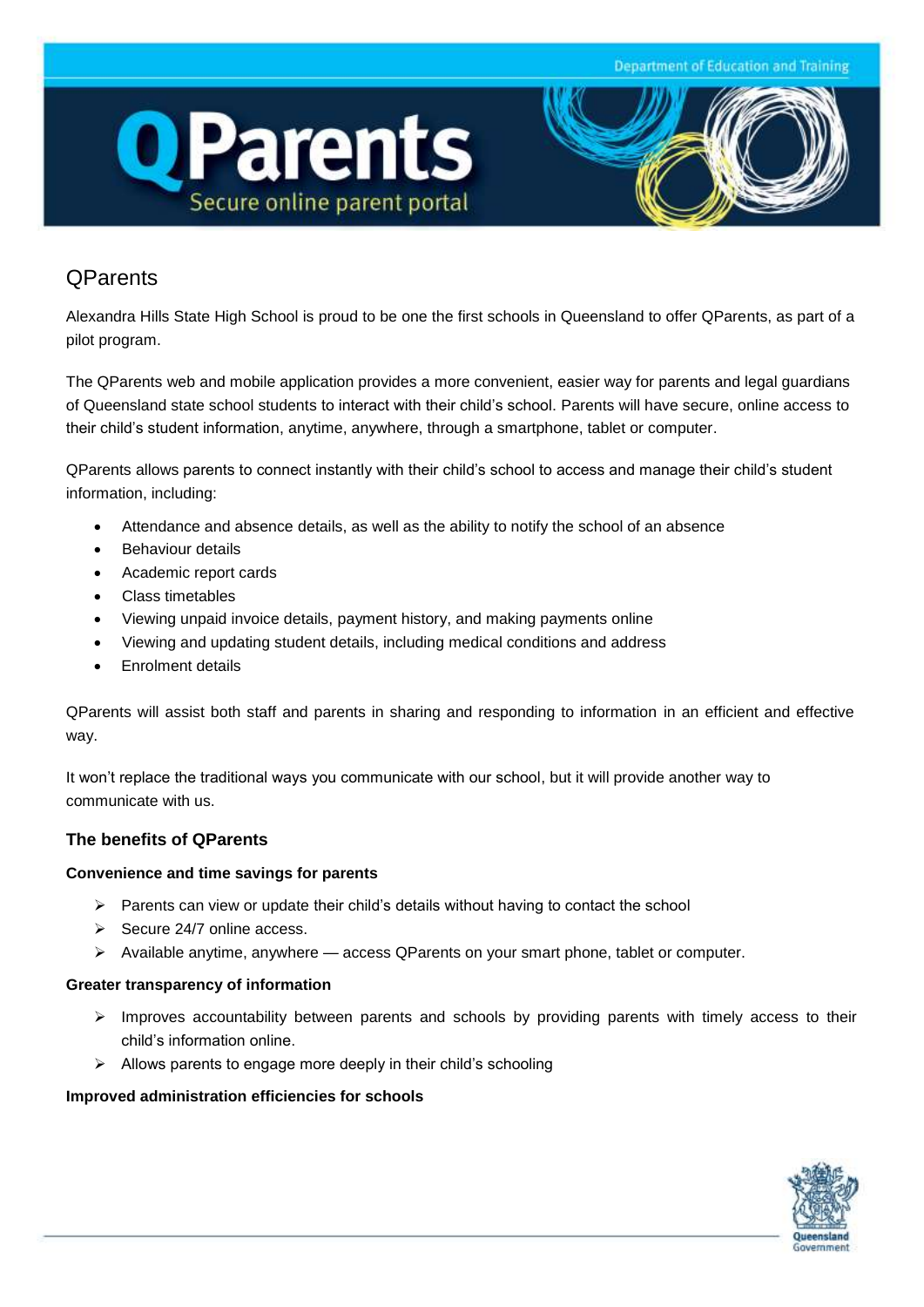$\triangleright$  Allows schools to streamline their administrative processes and cut down on printing

# **What is a QParents Account Owner (QPAO)?**

The school will nominate one parent or legal guardian for each student to be the QParents Account Owner (QPAO). The QPAO will be able to register for QParents to access and manage the student's information online. A student's QPAO will be able to view the student's information and submit requests to update some of the student's details.

The QPAO will also be able to invite other people (such as another parent or family member), to view the student's information. Once invited, these people can register for QParents as "delegated viewers". A delegated viewer can see the student's details, but cannot make updates.

## **Registering for QParents**

You will receive an invitation email or letter from us containing your unique invitation code in week five of term 3. Simply follow the instructions in that email or letter to complete the QParents account registration process.

If you do not want to register, you can just ignore the invitation and your child's student information will not be available to anyone through QParents. Or, if you want another parent to be the QPAO, you can advise us and we will send them an invitation email or letter with their own unique invitation code.

## **Identity verification**

When registering as a QPAO, you will need to verify 100 points of identity documents online. The 100 points can be made up of documents in the following list:

| <b>Australian Passport</b>          | 50 pts | Australian Marriage Certificate     | 40 pts |
|-------------------------------------|--------|-------------------------------------|--------|
| Australian Driver Licence           | 50 pts | Australian Citizenship Certificate  | 40 pts |
| <b>Australian Birth Certificate</b> | 50 pts | Change of Name Certificate          | 40 pts |
| Medicare Card                       | 20 pts | Australian Visa (foreign passports) | 20 pts |

If you only have 60-90 points of the above ID documents you can still register for QParents, but you will need to attend the school for an additional check after you have registered online.

If you don't have sufficient documents, you might like to nominate another parent as the QPAO.

For more information on the online identity verification process, see<https://qparents.qld.edu.au/#/help>

## **Where does the information about my child come from?**

All of the information that is presented in QParents comes from the IT system that is used by all Queensland state schools. Schools will continue to manage student information in this system, and the information will be extracted and presented in QParents.

## **Will my child's information be secure?**

Yes. QParents is a secure portal that meets strict industry standards. Only people with the right to access information about their child will be given an account; no one else.